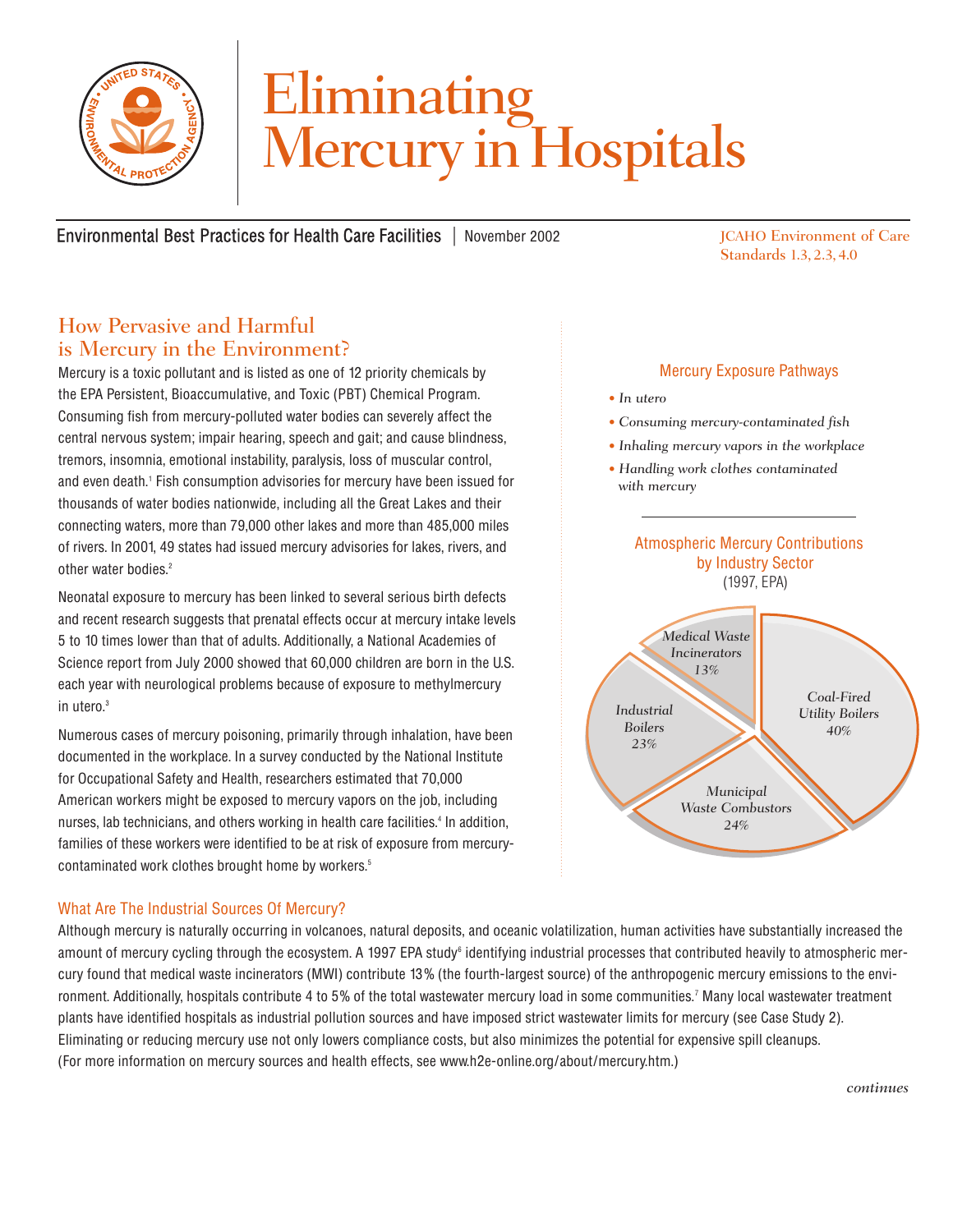#### Why Commit to Being Mercury-Free?

#### Public Health—

Hospitals most frequently commit to becoming mercury-free based on an ethical motivation to protect human health and the environment. This desire often supports the hospitals' mission statements which commonly include a goal of "assessing and improving community health." As significant users of products containing mercury, hospitals have an opportunity to play a key role in protecting public health by minimizing the use and release of mercury into the environment.

#### Regulations—

Mercury waste is regulated under the Resource Conservation Recovery Act (RCRA), which requires all hazardous waste handlers to have specially trained staff and equipment on hand in case of a spill or release. Additionally, these facilities must meet special storage, handling, disposal, waste tracking, and reporting requirements. Failure to meet any of these requirements can result in fines up to \$25,000 per day.

#### Voluntary Agreements—

By August 2002, over 300 health care facilities nationwide had already taken the "Hospitals for a Healthy Environment Pledge."

For more information see www.h2e-online.org

Because of health care's contribution of mercury to the environment, EPA and the American Hospital Association (AHA) signed a memorandum of understanding in 1998 committing to the virtual elimination of mercury from hospitals by 2005.<sup>8</sup>

The following sections of this fact sheet present information about mercury-containing devices and chemicals, alternatives to mercury-containing products, vendor information, and case studies of successful mercury elimination programs. This fact sheet also contains links to other important resources for completing a mercury inventory, setting up a mercury elimination program, and taking the steps necessary to eliminate mercury at your hospital.

- 1 EPA Mercury White Paper. www.epa.gov/ttn/oarpg/t3/memoranda/whtpaper.pdf
- <sup>2</sup> EPA Listing of Fish and Wildlife Advisories. May 2002. www.epa.gov/waterscience/fish/
- <sup>3</sup> National Academies of Science, National Research Council. July 2000. "Toxicological Effects of Methylmercury."
- 4 Anne Nadakavukaren. "Our Global Environment: A Health Perspective". 1995.
- 5 Guy Williams. "Mercury Pollution Prevention in Healthcare." National Wildlife Federation. July 1997.
- <sup>6</sup> EPA. EPA-452/R-97- 004. "Mercury Study Report to Congress, Volume II: An Inventory of Anthropogenic Mercury Emissions in the United States". December 1997.
- 7 "Making Medicine Mercury-Free: A Resource Guide for Mercury-Free Medicine." Health Care without Harm. 2001.
- <sup>8</sup> Health Care Without Harm, in partnership with the U.S. Environmental Protection Agency, the American Hospital Association and the American Nurses Association, has launched Hospitals for a Healthy Environment (H2E). www.h2e-online.org

#### Where Is Mercury Found in Hospitals?

Although mercury is found in many places within hospitals, a mercury elimination plan should include a prioritized list of targets. For example, the California Department of Health Services (CA DHS)<sup>9</sup> conducted mercury inventories at six northern California hospitals in 1999 and found that sphygmomanometers and gastroenterology instruments accounted for 89 percent of the mercury in these hospitals.

Most mercury-containing equipment have a mercury-free alternative. Although some mercury-free alternatives may initially cost more, facilities often find that their initial capital costs are outweighed by the total costs associated with mercury cleanup equipment, spill costs and liabilities, and handling and disposal costs and liabilities (see Table 1, page 5).

Mercury can be found in many commonly-used hospital devices and materials including:

#### **Thermometers**

- Contain about 0.5 gram of mercury (laboratory thermometers contain 2 to 10 grams of mercury)
- Generally account for a small percentage of total mercury at hospitals

*10, 11 have found Two recent independent studies significant accuracy problems associated with mercury thermometers:* 

- *25% of new mercury thermometers were inaccurate by at least ± 0.2 degrees C*
- *28% of mercury thermometers were inaccurate by at least ± 0.1 degree C*

*thermometers specifies a maximum allowable [The ASTM standard for glass/mercury medical error of ± 0.1 C in the cited range.]* 

#### Mercury Thermometers: Prone To Inaccuracies

Mercury Sphygs: Worthy of Gold Standard Status?

A study<sup>12</sup> of 444 mercury sphygs found:

- *55% showed zero level between 10 and 20 mm Hg*
- *38% had dirty columns that obscured readings*
- *20% of the columns were not vertical*
- *5% had blocked air filters*
- *3 units had visible mercury droplets outside the mercury tube*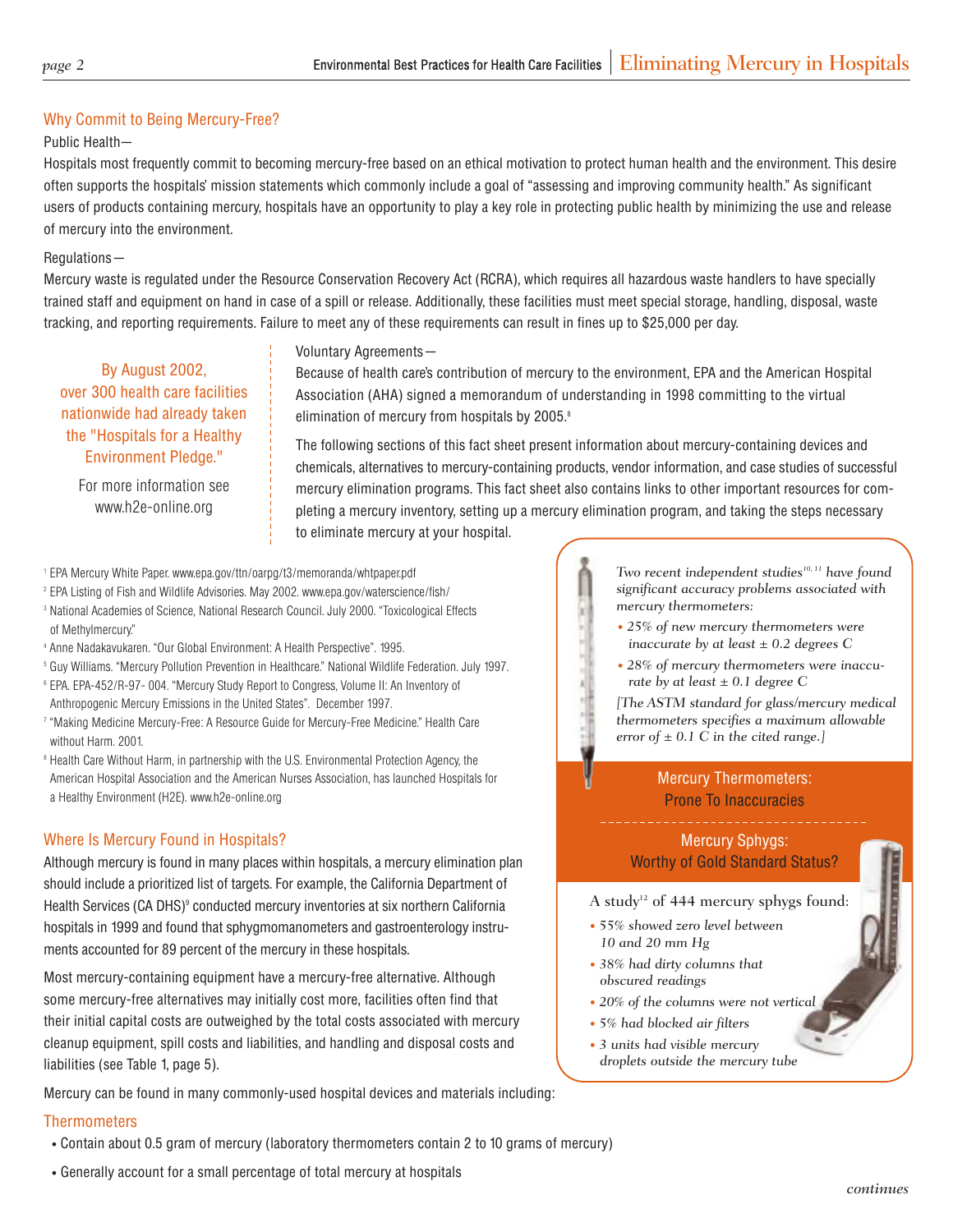- An important source of mercury contamination of nonhazardous waste streams because they are often disposed of improperly
- In contact with staff and patients more than any other medical device Mercury Sources in Seven Northern California Hospitals and Mercury Sources in Seven Northern California Hospitals
- Broken thermometers inappropriately disposed of in red bags or sharps containers may be incinerated and release mercury into the environment
- A UCLA Medical Center study found that broken mercury thermometers were the most common sources of mercury spills—accounting for over 55% of incidents
- Alternatives are readily available (see thermometer inset that contains detailed data on the efficacy, cost, and features of both mercury and mercury-free fever thermometers)

#### Sphygmomanometers (blood pressure monitors)

- Contain 70 to 90 grams of mercury
- Typically located in heavily used areas including patient rooms, waiting areas, triage centers, and offices where the potential for patient or health care worker exposure to mercury is high
- *Sphygs 46.5% Gastroenterology 42.3% Nonclinical 8.17% Engineering 1.43% Fluorescents 0.067% Thermometers 0.66% Switches 0.12% X-ray tubes 0.06% Barostats 0.04% Fixatives and stains 0.04%*

(California Department of Health Services, September, 2000)

- The equipment at hospitals that often contain the largest amount of mercury
- Without regular maintenance, mercury sphygs can be inaccurate
- Alternatives are readily available (see sphyg insert that contains detailed data on the efficacy, cost, and features of both mercury and mercury-free sphygs)

#### Cantor and Miller Abbot tubes (also called esophageal bougies and Sengstaken-Blakemore tubes)— Used to clear gastrointestinal [GI] restrictions

- The equipment at hospitals that often contain the second largest concentration of mercury
- A single set of bougie tubes can contain up to 454 grams of mercury
- FDA device failure database shows 58 incidents from 1991 to 2000 in which GI tubes broke and released mercury inside patients<sup>13</sup>
- Alternatives are readily available; some substitutes are weighted with air or water while others are preweighted with tungsten; because the mercury in GI tubes functions as a weight, rather than a measurement device, the performance of alternatives is less questionable, and tungsten-weighted devices are considered just as effective
- Additionally, tungsten-weighted alternatives have the advantage of being opaque in X-rays, allowing detection of the dilator as it moves through the body

#### Non-Clinical Mercury Sources (sphyg repair kits, barometers, switches, etc.)

- Barometers contain about 800 grams of mercury and can be replaced with a 1-millibar precision aneroid for less than \$250 or simply rely on a local airport or weather station for data
- Eliminating mercury sphygs renders a repair kit containing mercury obsolete

#### Other Sources

- Staining solutions and laboratory reagents (thimerosal, mercury chloride, immusal, and carbol-fuchin) Check the mercury content of your chemical at www1.netcasters.com/mercury/
- Tissue fixatives (Zenker's solution and B5) Cleaning solutions
- Batteries
- Manometers on medical equipment
- Esophageal dilators (also called Maloney or Hurst bougies)
- Fluorescent and high-intensity lamps
	-
- Thermostats *continues*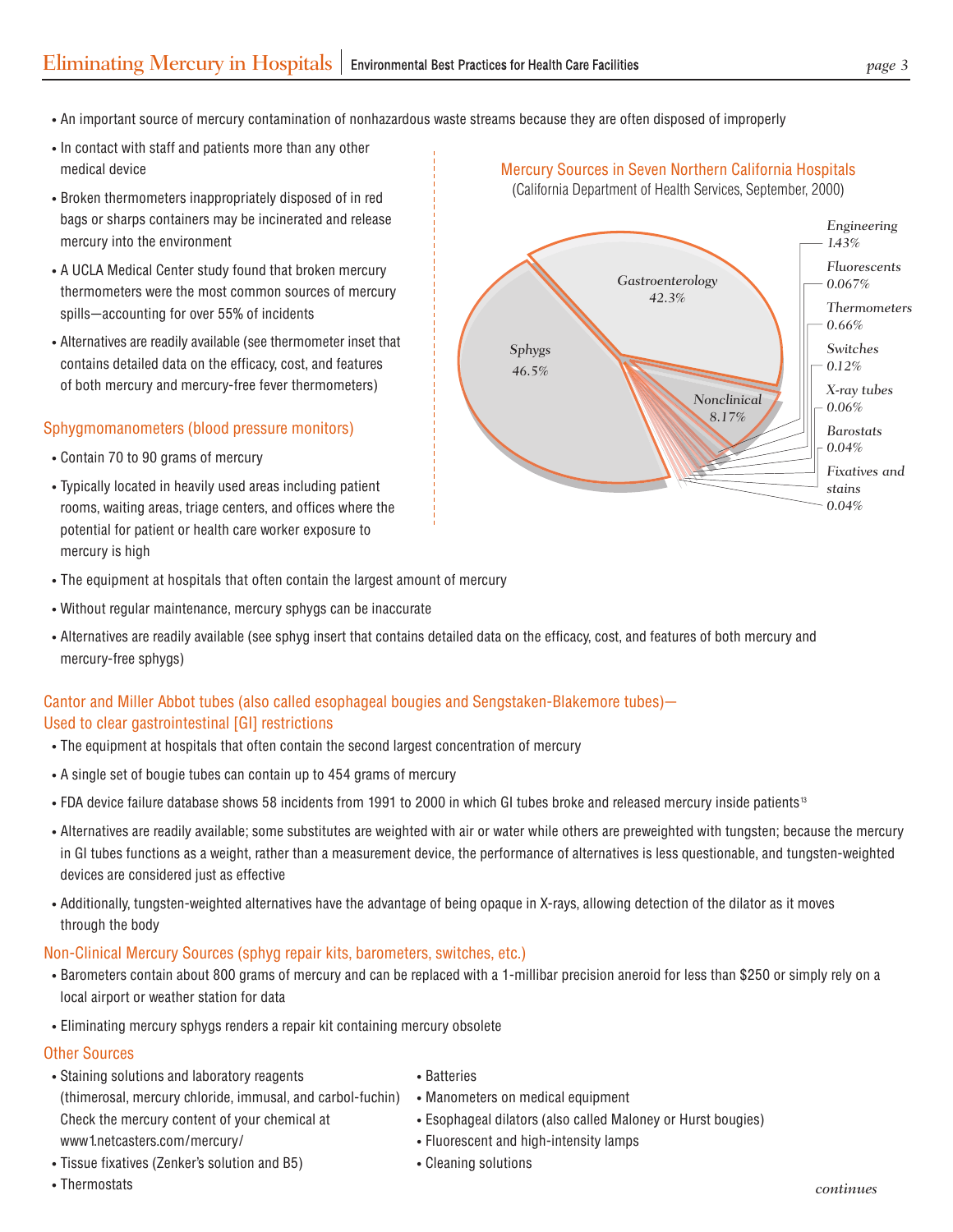#### Taking the Leap....

How do you get a mercury reduction program rolling? Here's a step-by-step plan for making mercury reduction a priority at your hospital (also see Case Study 1, page 6):

#### Step 1 - Make A Commitment

Get support from the top. Talk to your hospital leadership, and get a signed statement to be mercury-free.

Establish a mercury-free team. Designate a program leader who will be enthusiastic and dedicated to the program and would identify a person in each department who has the authority to make departmental changes in order to build support.

#### Step 2 - Conduct A Mercury Inventory

Create a baseline inventory of mercury-containing products in your hospital against which progress can be measured.

Mercury inventory tools are widely available on the Internet. The Mercury Assessment Toolkit produced by the CA DHS is particularly comprehensive, easy to adapt to hospital-specific conditions, easy to use, and tracks reductions automatically.

See www.dhs.ca.gov/ps/ddwem/environmental/med\_waste/medwasteindex.htm for additional information.

#### Step 3 - Evaluate Alternatives

Evaluate mercury-free alternatives in the context of your hospital.

- Is the performance comparable?
- What is the purchase cost for alternatives? For accessories? For maintenance?
- Are these costs offset by lower handling, disposal, and liability costs?

Contact the vendors listed at the end of this fact sheet for more information on mercury-free alternatives to common hospital devices, or check out these web sites: www.sustainablehospitals.org and abe.www.ecn.purdue.edu/~mercury/src/devicepage.htm

#### Step 4 - Establish Goals And Implementation Plans

*Sphygs 17% Sink traps 13% Other 15% Thermometers 55%* 

UCLA Mercury Spill Frequency (1997-1999) (average of 18 mercury spills per year)

- Spill cleanup costs: Labor: approximately \$10,000/year Disposal: approximately \$34/pound
- 42% of the hazardous material unit incidents
- Hazardous material unit spent 90 hours/year responding to mercury-related spills
- Hazardous material team cost \$100 per hour resulting in a labor cost alone of \$28,059 for the 3-year period

Set short-term, measurable goals that match your hospital's resources. Reasonable goals, such as the elimination of mercury sphygmomanometers within 2 years, are easily measured and proposed as part of a hospital's business plan. Once attained, the goals can provide a springboard for new mercury reduction projects.

*continues* 

| <b>Matching Mercury Replacement Strategies with Budgets</b> |                                                                                                 |                                                                                                        |  |  |  |
|-------------------------------------------------------------|-------------------------------------------------------------------------------------------------|--------------------------------------------------------------------------------------------------------|--|--|--|
| <b>Targeted Device</b>                                      | <b>Financially Strapped</b>                                                                     | <b>Capital Budgets Allocated</b>                                                                       |  |  |  |
| <b>Sphygmomanometers</b>                                    | Replace at servicing intervals                                                                  | Replace as many as possible with available<br>funding, then phase out remaining devices<br>when broken |  |  |  |
| <b>Gastrointestinal Tubes</b>                               | Replace when expired                                                                            | Replace immediately                                                                                    |  |  |  |
| <b>Thermometers</b>                                         | Replace a set percentage each quarter or year<br>targeting departments with high breakage first | Implement a one-time mass replacement                                                                  |  |  |  |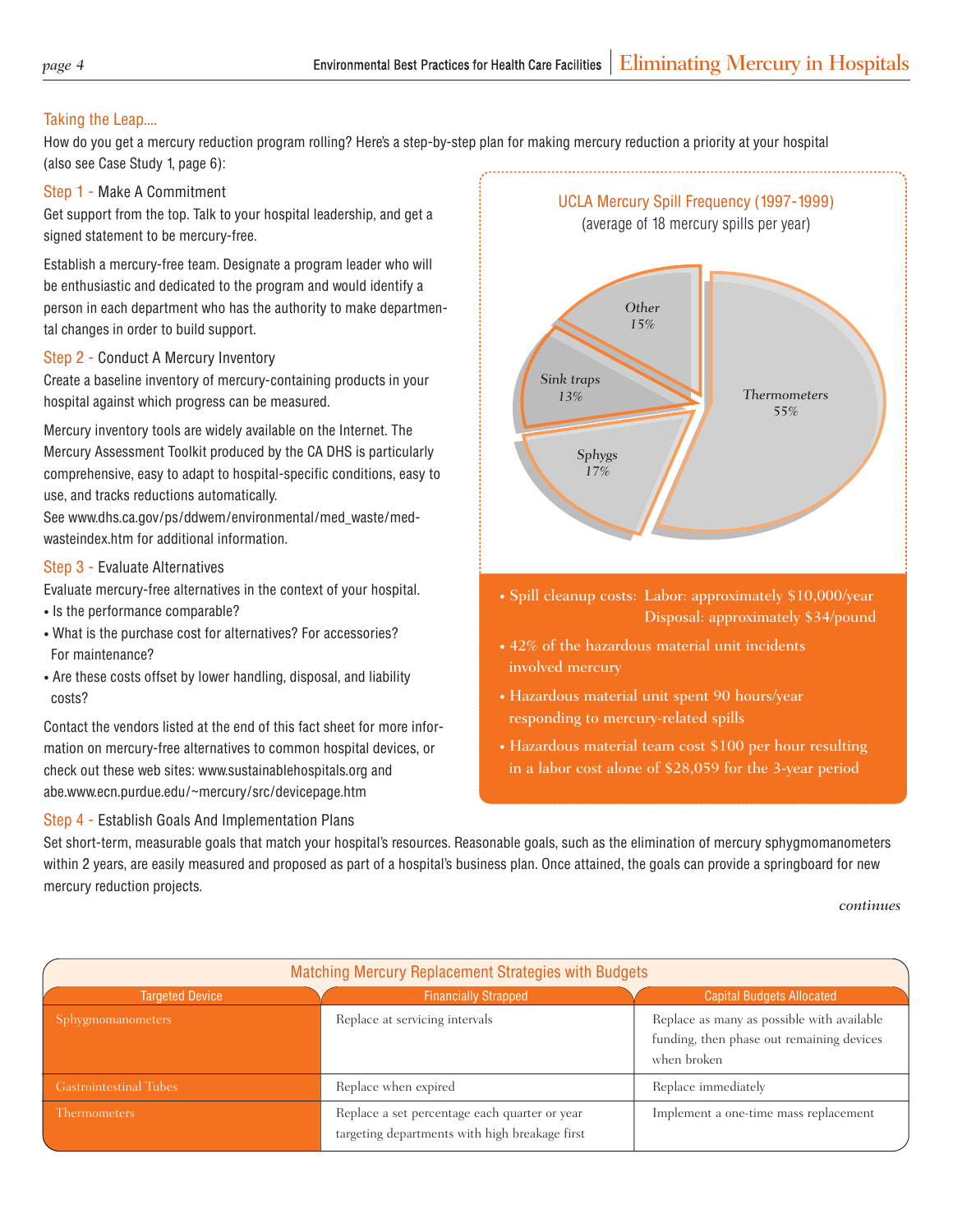#### Step 5 - Institute Best Management Practices

- Educate staff regarding the hazards of mercury and proper handling and disposal.
- Eliminate mercury-containing equipment and products.
- Establish and monitor mercury-free purchasing policies.

#### Step 6 - Measure Success

Use your mercury inventory (from Step 2) to re-evaluate your facility. Identify your successes and modify your plan as necessary. Most importantly, get the message out to hospital staff members that they are making a difference!

#### Step 7 - Keep The Mercury Out

Work with your purchasing department to make sure that mercury products do not find their way back into the hospital. Require vendors to disclose the mercury content of products that you intend to purchase. See "Tools for Change" at www.sustainablehospitals.org for an example of a vendor product mercury-content disclosure agreement and mercury-free purchasing policy language.

| Training                          | Cost                   |
|-----------------------------------|------------------------|
| Trainees                          | \$90                   |
| $(3$ employees x 2 hrs x \$15/hr) | + loss of productivity |
| Trainer (2 hrs x \$20/hr)         | \$40                   |
|                                   | + loss of productivity |
| Equipment                         | Cost                   |
| Spill Kit and                     | \$519                  |
| Draeger Mercury Sniffer           |                        |

*(Table 1)* 

#### Mercury Spills

Depending on the type and size of the spill and the facility, mercury cleanups at hospitals are sometimes handled by staff if they are trained and available, or otherwise addressed by cleanup contractors. While mercury spill data from a wide variety of health care facilities including large and small, urban and rural, emergency, research and clinical facilities are generally unavailable or incomplete, the best available data comes from a large hospital at the University of California, Los Angeles (UCLA) between 1997 and 1999 (see summary on previous page).

#### What Does It Cost To Prepare For and Clean Up Mercury Spills?

Because of health and safety considerations and the environmental impact of mercury, any hospital that stores and uses mercury-containing devices within its facility is required by federal regulations to be prepared to handle mercury spills. Table 1 shows costs for mercury spill training and equipment that a hospital will incur, and Table 2 lists liability costs that a hospital might incur. Actual cleanup costs for several spill scenarios are itemized in the sphyg and thermometer inserts.



9 California Department of Health Services. 2000. A Guide to Mercury Assessment and Elimination in HealthCare Facilities. www.dhs.ca.gov/medicalwaste

10 Leick-Rude, M.K. and Bloom, L.F. 1998. A Comparison of Temperature-Taking Methods in Neonates. Neonatal Network. Volume 17. Number 5. Pages 21-37.

11 Mayfield, S. R. et al. 1984. Temperature Measurements in Term and Preterm Neonates. Journal of Pediatrics. Volume 104. Number 2. Pages 271-275 as cited in Leick-Rude, M.K. and Bloom, L.F. 1998.

<sup>2</sup> N.K. Markandu, F. Whitcher; A. Arnold and C. Carney. "The Mercury Sphygmomanometer Should Be abandoned Before it is Proscribed." Journal of Human Hypertension. Volume 14, pages 31 through 36. 2000.

13 Holly J. Barron. HealthSystem Minnesota Mercury Reduction "MnTAP Intern Project Report." 2000.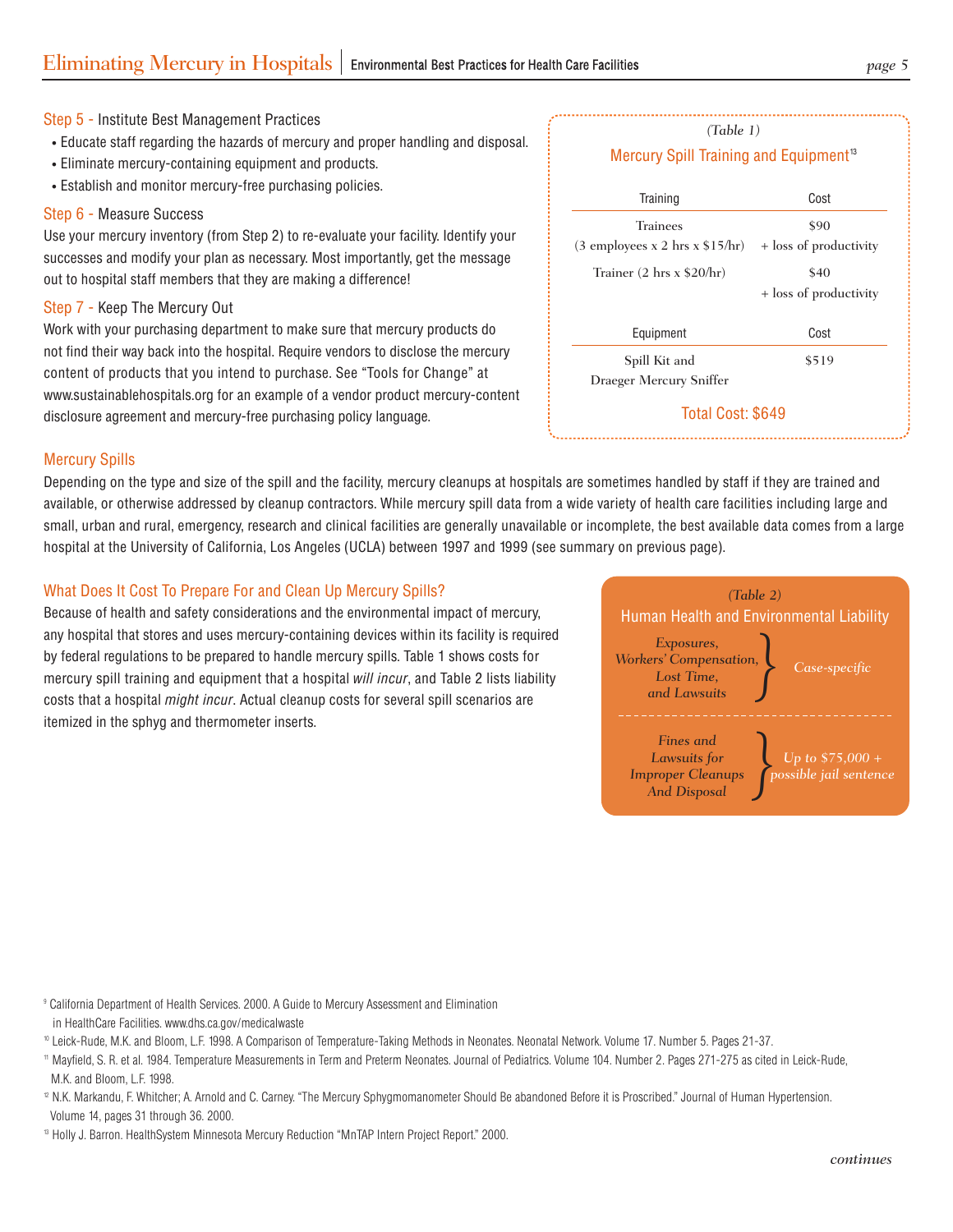The following three case studies are summarized in terms of "Impetus," "Actions," and "Results" to help identify the challenges faced by hospitals and the solutions they employed to start eliminating mercury. While each hospital is unique, these case studies may help you anticipate hurdles and estimate costs associated with mercury elimination.

#### case study 01 Mercury Costs Prompt Elimination Program in Rochester, NY

Impetus: The 750-bed Strong Memorial Hospital (SMH) is the primary teaching hospital of the University of Rochester Medical School and is a regional trauma center. Since 1997, SMH has implemented a focused mercury reduction plan to eliminate the problems associated with spill response, disposal, and training.

- Actions: Executive involvement and support:
	- SMH signed a memorandum of understanding with the Monroe County Health Department
	- CEO assigned program personnel and resources

Staff training and involvement:

- Trained staff in program objectives and mercury awareness
- Multidisciplinary teams identified mercury-containing devices and mercury use
- Developed a mercury training poster for newly hired nurses
- Developed and distributed a mercury use and disposal pamphlet
- Added a mercury-specific training unit to the annual Resource Conservation Recovery Act (RCRA) training, including a "show-and-tell" for different mercury-containing items encountered during routine maintenance
- Included questions on Joint Commission on Accreditation of Healthcare Organization (JCAHO) safety surveys about proper mercury disposal and a check box noting the presence of mercury-filled sphygs
- Added a hazardous materials section (including mercury) to the project manager's renovation and construction manual

Mercury Collection:

- Developed and implemented procedures to improve staff use of mercury collection facilities including:
- Placing specially-labeled collection containers for mercury thermometers within patient care units
- Adding labels on or near sharps containers to remind staff members not to place thermometers
- in the medical waste containers
- Establishing easy-to-access battery drop-off locations
- Establishing a centralized collection point for used fluorescent lamps

| Year<br>Pre-1997 | Thermometers<br>9,444 | Sphygs<br>900 |
|------------------|-----------------------|---------------|
| 1997             | 7.706                 | 500           |
| 2001             | _____<br>524          | _____         |

- Results: Replaced all mercury sphygs
	- Reduced mercury thermometer use by over 90% encountered difficulty replacing thermometers in the neonatal intensive care unit due to infection control concerns
	- SMH's program cited as an example of a quality improvement initiative during the 1998 JCAHO survey
	- Eliminated annual disposal of 45 pounds of mercury-filled GI tubing by purchasing only tungsten-filled GI tubing since the program began
	- Histopathology and other clinical laboratories discontinued use of mercury compounds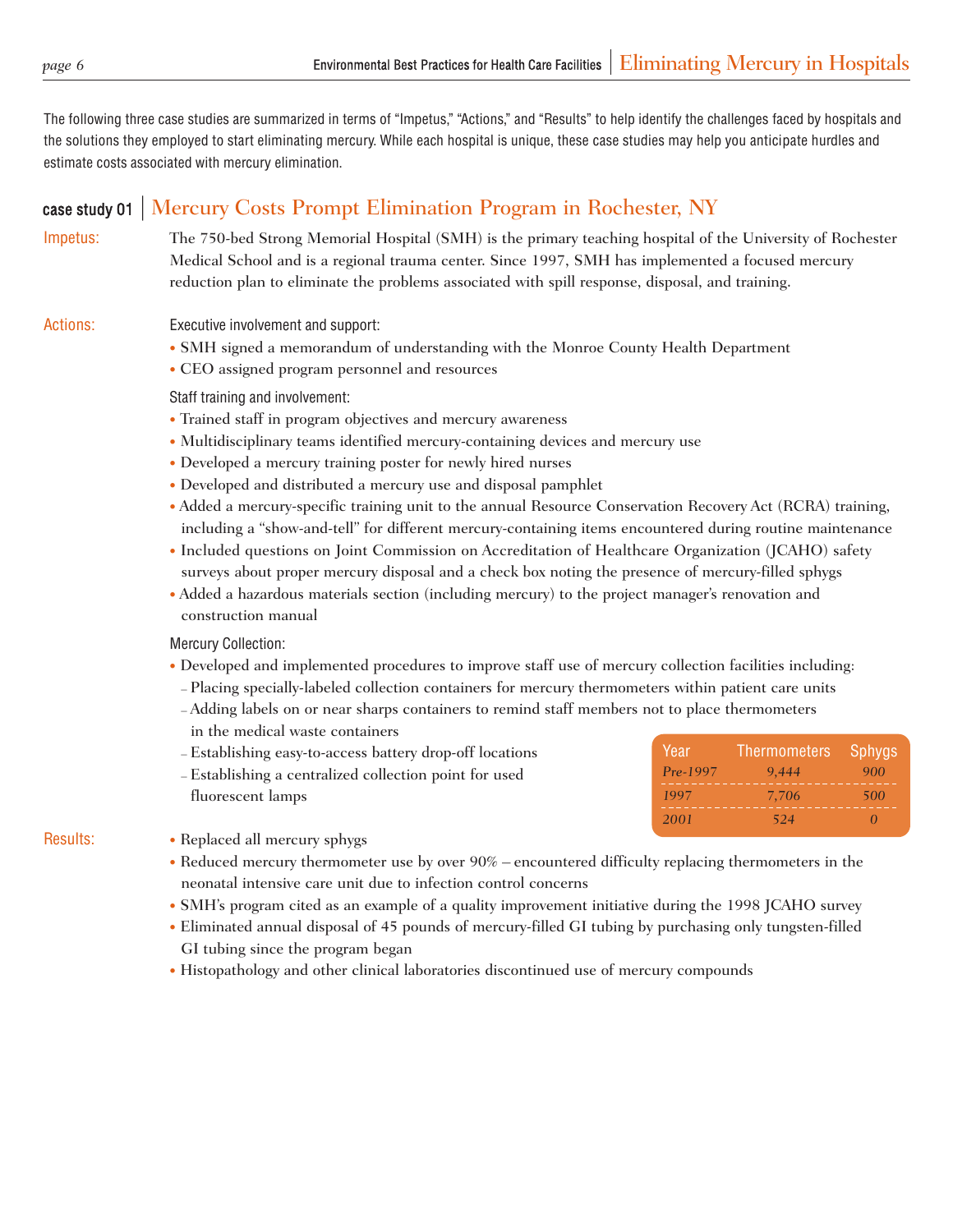| case study 02 $ $ | Wastewater Violations Force Change in Boston, MA                                                                                                                                                                                                                                                                                                                                                                                                                                                        |
|-------------------|---------------------------------------------------------------------------------------------------------------------------------------------------------------------------------------------------------------------------------------------------------------------------------------------------------------------------------------------------------------------------------------------------------------------------------------------------------------------------------------------------------|
| Impetus:          | Beth Israel Deaconess Hospital began its mercury reduction program in 1993 when the local sewer district<br>lowered mercury limits in industrial wastewater to 1 part per billion (ppb) resulting in subsequent fines of<br>\$118,000 for exceedences. Beth Israel's wastewater contained approximately 360 ppb mercury.                                                                                                                                                                                |
| <b>Actions:</b>   | • Trained staff on mercury sources and proper disposal methods, posted wastewater data, and changed the<br>collection process for mercury-laden chemicals including the fixatives B5 and Zenker's solution<br>• Infrastructure upgrades: cleaned traps and pipes<br>• End-of-pipe treatment: installed a sand filter (\$40,000) and a dewatering unit (\$60,000) both requiring<br>minimal maintenance<br>• Instituted a wastewater sampling program to establish a baseline for measuring its progress |
| Results:          | (Baseline Wastewater Mercury Content: 360 ppb mercury)<br>• Training, awareness and lab chemical replacement reduced mercury content to 100 ppb<br>$\bullet$ Trap and pipe cleaning reduced content to 4-8 ppb<br>• Improved wastewater treatment reduced content to <1 ppb                                                                                                                                                                                                                             |
| case study 03     | Spills Prompt Mercury-Free Commitment in Grand Rapids, MI                                                                                                                                                                                                                                                                                                                                                                                                                                               |
| Impetus:          | Butterworth Hospital with 529 beds made a commitment to eliminate mercury after three separate mercury spills<br>cost the hospital over \$6,000. In 1995, the hospital estimated that there was 1.5 pounds of mercury per bed.                                                                                                                                                                                                                                                                          |
| <b>Actions:</b>   | • Replaced all existing sphygs and esophageal dilators containing mercury<br>· Instituted a policy banning the purchase of mercury-containing thermometers, sphygs,<br>esophageal dilators, and batteries                                                                                                                                                                                                                                                                                               |

- 
- Results: Removed 300 pounds of mercury
	- No longer sends mercury-containing devices overseas as part of its humanitarian efforts

*continues*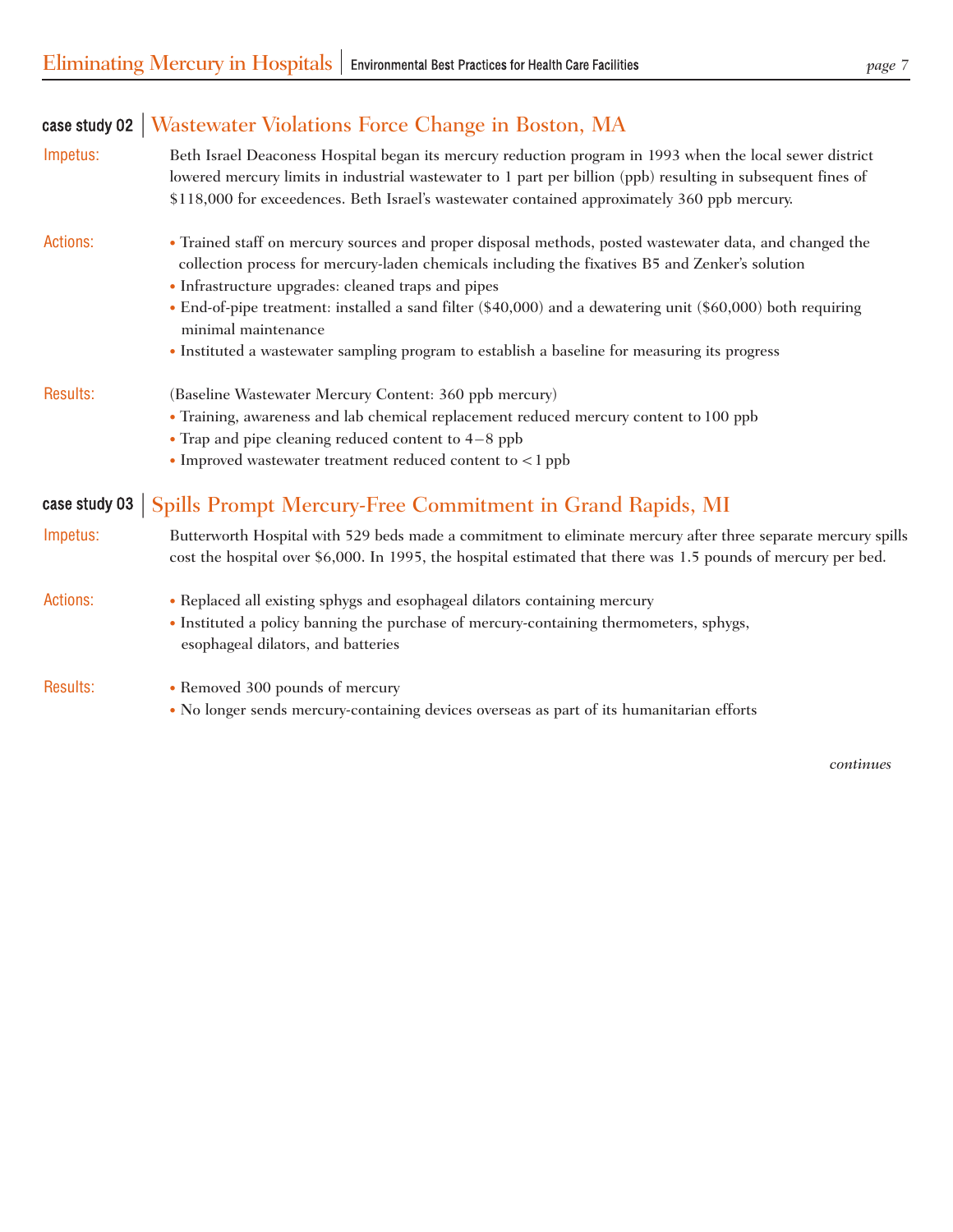#### **Resources**

#### Mercury-Free Thermometers Mercury-Free Mercury-Free Mercury-Free Mercury-Free

*(800) 854-7128 www.alarismed.com Braun*<br>(800) 327-7226 *Geratherm* (631) 273-9600 (800) 227-3357 www.welchallyn.com (888) 596-9498 *(888) 596-9498 www.adctoday.com/ Rusch Medical Indicators (888) 930-4599 www.medicalindicators.com Omron Healthcare\* www.omron.com/ohi Welch Allyn www.welchallyn.com* 

*3M Healthcare (800) 228-3957 www.3m.com/healthcare* 

## *Alco Classic\* (800) 323-4282*

*(800) 327-7226 American Diagnostic Corporation www.omron.com/ohi* 

*Tips On Procurement www.state.ma.us/ota/pubs/eppmarch01.htm#/tips* 

*Trimline (800) 526-3538 www.trimlinemed.com W.A. Baum (888) 281-6061 (631)226-3940 Welch Allyn\** 

*www.welchallyn.com* 

## Alaris/IVAC **Sphygmomanometers** Alastrointestinal Devices Alaris/IVAC **Vital Signs Monitors**

Miller Abbot Tubes *Anderson (800) 523-1276, x 292 Bard Medical Services Weron Healthcare\** (800) 553-5214 **Mercury-Free** *www.ruschinc.com* 

> Bougie Tubes *Pilling (800) 523-6507*

Cantor Tubes *Anderson (800) 523-1276, x 292* 

## *Alaris (800) 854-7128 www.alarismed.com Welch Allyn*

Laboratory Chemicals

*For alternatives see the list at www.sustainablehosptals.org* 

*Consider taking the "Hospitals for a Healthy Environment Pledge." Find out more at www.h2e-online.org* 

\* Companies with a mercury exchange program to help defray the cost of replacing mercury-containing devices.

See www.state.ma.us/ota/pubs/eppmarch01.htm#tips for tips on procuring non-mercury sphygmomanometers.

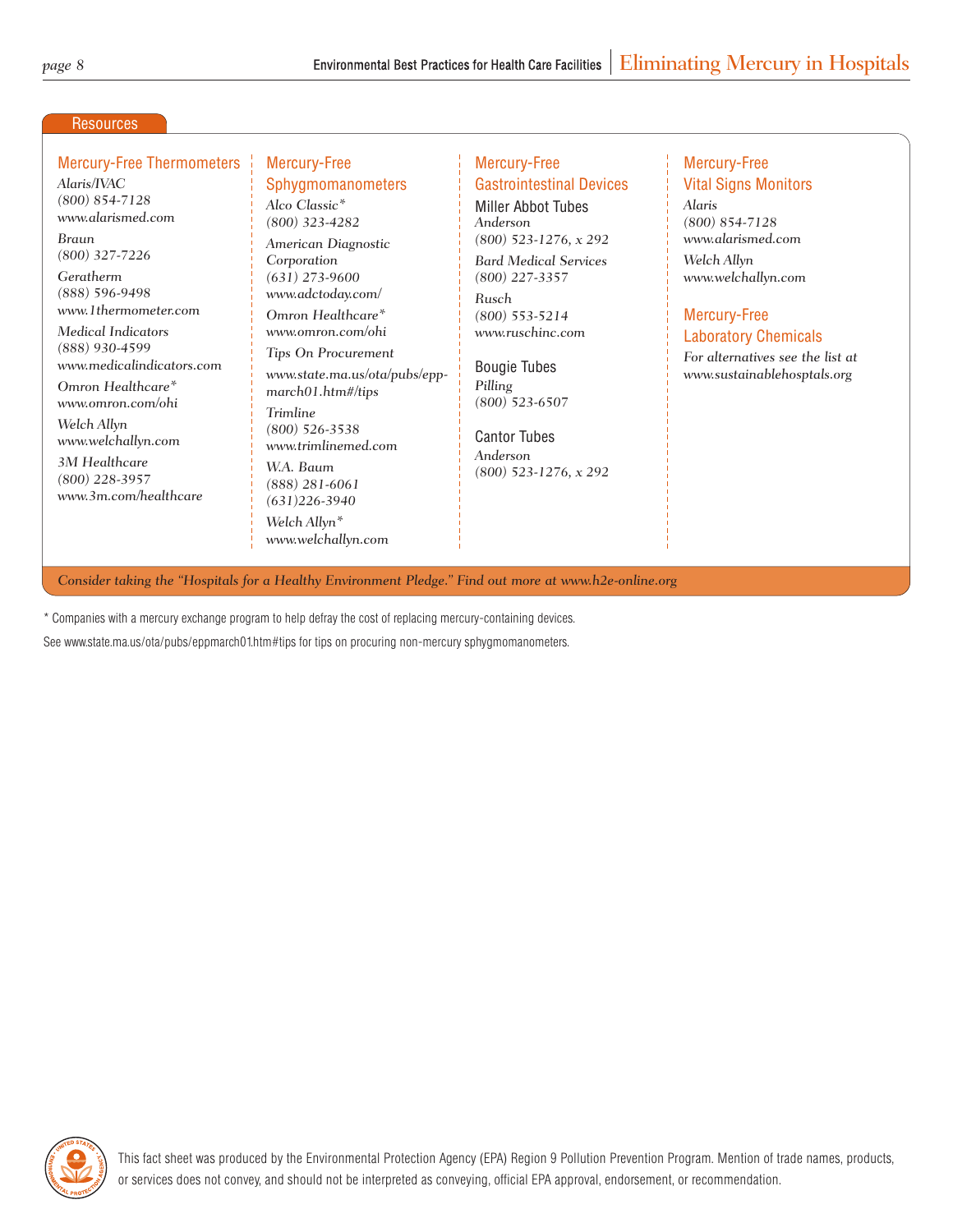| Sphygmomanometer Cost Comparison                                                   |                     |                     |                    |                               |  |  |  |
|------------------------------------------------------------------------------------|---------------------|---------------------|--------------------|-------------------------------|--|--|--|
| Costs Over 5-Year Period                                                           |                     |                     |                    |                               |  |  |  |
|                                                                                    | <b>Mercury Unit</b> | <b>Aneroid Unit</b> |                    | <b>Electronic Unit</b>        |  |  |  |
|                                                                                    |                     | <b>Wall Unit</b>    | <b>Mobile Unit</b> | <b>Vital Signs Monitor</b>    |  |  |  |
| <b>Purchase and Training</b>                                                       |                     |                     |                    |                               |  |  |  |
| Purchase Cost <sup>14</sup>                                                        | \$129               | \$152               | \$264              | \$1,250 to \$3,000            |  |  |  |
| <b>Batteries</b>                                                                   | <b>NA</b>           |                     | <b>NA</b>          | \$30                          |  |  |  |
| Training <sup>15</sup>                                                             | \$20                | \$20                |                    | \$80                          |  |  |  |
| Calibration                                                                        |                     |                     |                    |                               |  |  |  |
| <b>Biomedical Engineer</b>                                                         | $$100^{16}$         | $$100^{16}$         |                    | \$10                          |  |  |  |
| $(15 \text{ minutes/calibration} \times $40/\text{hour}) = $10/\text{calibration}$ | (every 6 months)    | (every 6 months)    |                    | (every 5 years or if damaged) |  |  |  |
| Storage, Handling and Cleanup                                                      |                     |                     |                    |                               |  |  |  |
| Shipping, Handling and Disposal <sup>17</sup>                                      | \$34                | \$0.03              |                    | \$.017                        |  |  |  |
|                                                                                    | as hazardous waste  |                     | as solid waste     | as solid waste                |  |  |  |
| Mercury Spill Training and Equipment (see table below)                             | \$649               |                     |                    | <b>NA</b>                     |  |  |  |
| 5-Year Usage Cost Totals                                                           | \$932               | \$272               | \$384              | $$1,370 - $3,120$             |  |  |  |

|                            | Mercury Sphygmomanometer Spill Cleanup Costs <sup>18</sup> |         |
|----------------------------|------------------------------------------------------------|---------|
| Hard Floor/Early Detection | Mercury Spill Kit                                          | \$325   |
|                            | 3 Hours of Staff Time                                      | \$45    |
|                            | Disposal Of 5-gallon Bucket                                | \$620   |
|                            | Total                                                      | \$990   |
| Hard Floor/Late Detection  | Mercury Spill Kit                                          | \$325   |
|                            | 10 Hours of Staff Time                                     | \$150   |
|                            | Disposal Of 5-gallon Bucket                                | \$620   |
|                            | Total                                                      | \$1,095 |
| Carpeted/Early Detection   | Mercury Spill Kit                                          | \$325   |
|                            | 10 Hours Staff Time                                        | \$150   |
|                            | 27 Sq. Ft. Carpet Replacement                              | \$48    |
|                            | Disposal Of 55-gallon Drum                                 | \$1,000 |
|                            | Total                                                      | \$1,523 |
| Carpeted/Late Detection    | Mercury Spill Kit                                          | \$325   |
|                            | 20 Hours Staff Time                                        | \$300   |
|                            | 90 Sq. Ft. Carpet Replacement                              | \$160   |
|                            | Disposal Of 55-gallon Drum                                 | \$1,000 |
|                            | <b>Total</b>                                               | \$1,785 |
|                            | Average Cost per Spill <sup>18</sup> =                     | \$1,539 |

 $^{\rm B}$  Unless noted, costs are from Holly J. Barron. HealthSystem Minnesota Mercury Reduction "MnTAP Intern Project Report." 2000.

14 Purchase costs are for mercury-free sphygs: Welch Allyn wall unit, Trimline mobile unit , and Alaris/IVAC vital signs monitor (4200 or 4400 Series)

 $^{\rm t}$  Trainee (4 employees x 0.25 hour x \$15/hour); trainer (0.25 hour x \$20/hour); 1 hour training for vital signs monitor

16 Assumes one 15 minute calibration takes place every 6 months over the 5 year period (15 min/calibration x \$40/hour x 2 calibrations/year x 5 years). 17 Varies by region; hazardous waste (\$34 per pound or \$895 - \$1,200 per 55 gallon drum); solid waste (approx. \$0.03 per pound, or \$68 per ton); see www.epa.gov/epaoswer/non-hw/recycle/recmeas/docs/guide\_b.pdf)

<sup>18</sup> Average for 13 mercury sphygmomanometer spills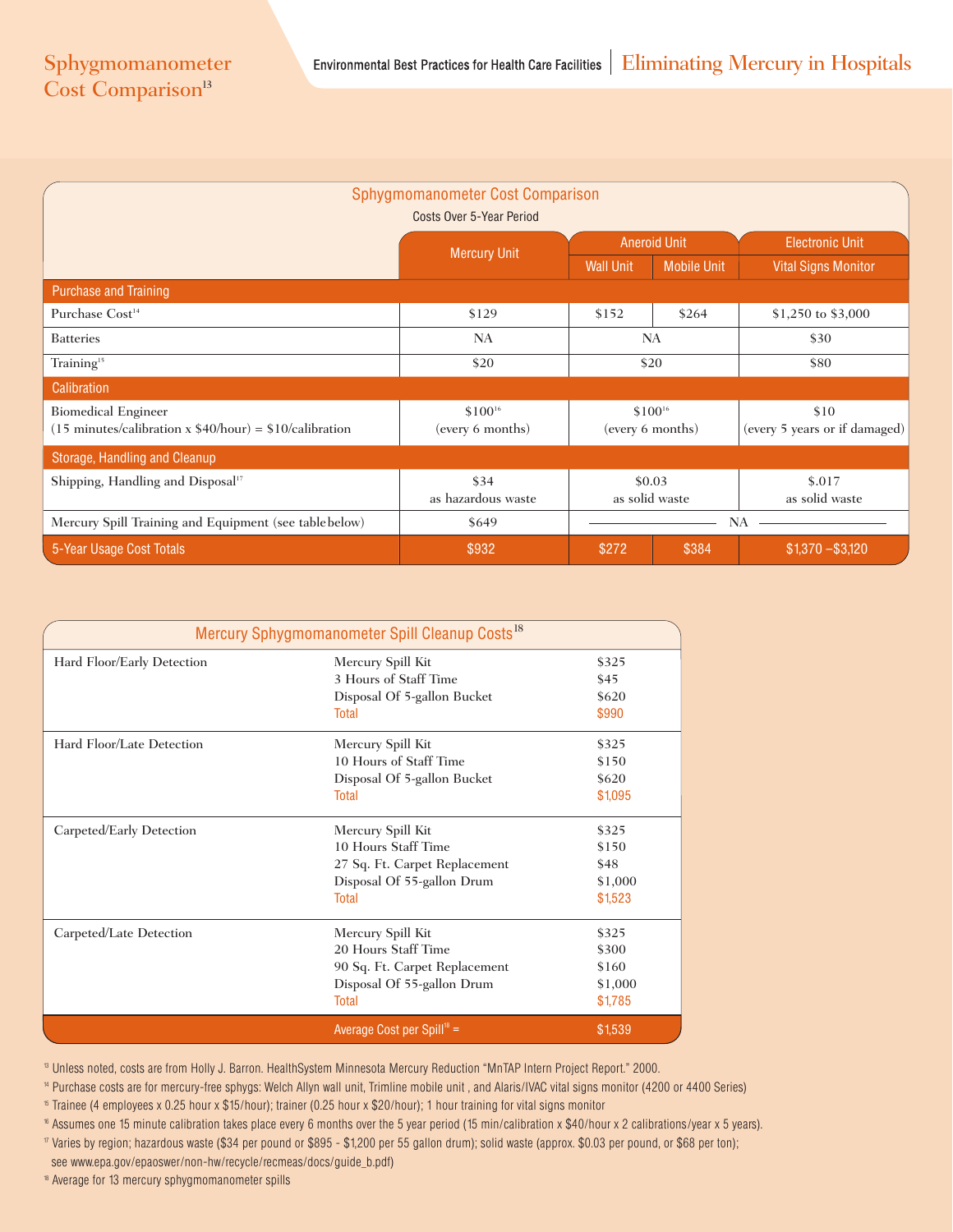| Sphygmomanometer Efficacy              |                                                                                                                                            |                                                                                                                                  |                                                                                      |  |  |
|----------------------------------------|--------------------------------------------------------------------------------------------------------------------------------------------|----------------------------------------------------------------------------------------------------------------------------------|--------------------------------------------------------------------------------------|--|--|
|                                        | <b>Mercury</b>                                                                                                                             | Aneroid                                                                                                                          | <b>Vital Signs Monitor</b>                                                           |  |  |
| Accuracy                               | $\bullet$ +/- 3 mm Hg conforms to AAMI<br>standards                                                                                        | $\bullet$ +/- 3 mm Hg conforms to AAMI<br>standards                                                                              | $\bullet$ +/- 3 mm Hg conforms to AAMI<br>standards                                  |  |  |
|                                        | • Operator must understand and<br>account for mercury meniscus                                                                             | • Includes a self-bleeding deflation<br>valve for increased reading accuracy                                                     | · Digital display removes operator<br>error and bias                                 |  |  |
|                                        | · Oxidized mercury can make the col-<br>umn appear dirty and make readings<br>difficult                                                    |                                                                                                                                  | · Automatic deflation rate improves<br>accuracy                                      |  |  |
| Calibration                            | • Required every 6 months                                                                                                                  | • Required every 6 months                                                                                                        | • Recommended every 5 years or if the                                                |  |  |
|                                        | • Adjusted only at the zero point                                                                                                          | • Requires specialized tools and<br>technical skills to calibrate the<br>mechanism at several pressure<br>points, including zero | device has been dropped<br>• Usually provided at no cost by the<br>manufacturer      |  |  |
| <b>Installation</b>                    | • Mercury tube must be perfectly<br>vertical in its unit and perpendicular<br>to the ground                                                | • No specific orientation required                                                                                               | • No specific orientation required                                                   |  |  |
| Use                                    | • Requires excellent technique to read<br>the meniscus of a mercury column                                                                 | • Easier to read than mercury column                                                                                             | · Digital display standardize<br>measurements<br>• Automatic inflation and deflation |  |  |
|                                        |                                                                                                                                            |                                                                                                                                  | improves staff efficiency                                                            |  |  |
| <b>Maintenance</b>                     | · Without proper maintenance, accu-<br>racy of the device could be consider-                                                               | • Easy to see if aneroid needle is off<br>zero when not in use                                                                   | • Battery replacement as necessary<br>(approximately every 350 uses)                 |  |  |
| ably diminished                        |                                                                                                                                            | • Calibration is harder than with mer-                                                                                           |                                                                                      |  |  |
|                                        | • Frequent filter replacement needed<br>to avoid mercury column "lag," a<br>delay in mercury response, that<br>contributes to inaccuracies | cury units                                                                                                                       |                                                                                      |  |  |
| <b>View Window</b>                     | • 0 to 300 mm Hg with no stop pin                                                                                                          | • 0 to 300 mm Hg with no stop pin                                                                                                | <b>NA</b>                                                                            |  |  |
| <b>Measurement</b><br><b>Technique</b> | • Relies on the auscultatory technique                                                                                                     | • Relies on the auscultatory technique                                                                                           | · Relies on oscillometric technique                                                  |  |  |
| <b>Other Features</b>                  |                                                                                                                                            |                                                                                                                                  | · Unit can also measure temperature,<br>pulse rate, blood pressure                   |  |  |

mm Hg = millimeter mercury column AAMI - Association for the Advancement of Medical Instruments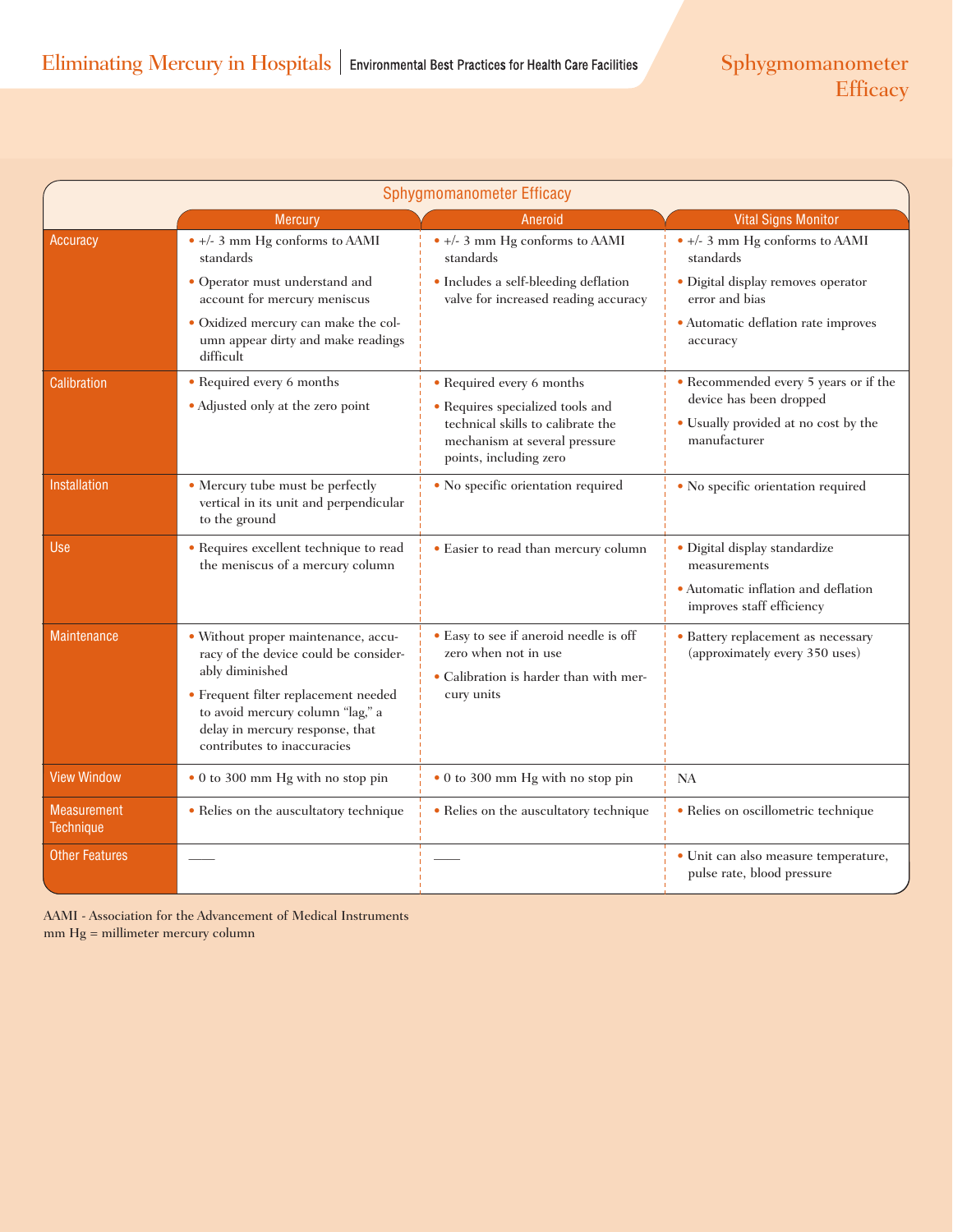## Cost Comparison

| Fever Thermometer Cost Comparison <sup>13</sup><br>Costs Over 5-Year Useful Life (estimate 35,000 uses; approximately 20/day) |                               |                              |                             |                             |                          |
|-------------------------------------------------------------------------------------------------------------------------------|-------------------------------|------------------------------|-----------------------------|-----------------------------|--------------------------|
|                                                                                                                               | <b>Mercury</b>                | Liquid-In-Glass              | <b>Digital</b>              | <b>Tympanic</b>             | Dot Matrix/single use    |
| Purchase/Training                                                                                                             |                               |                              |                             |                             |                          |
| Purchase Cost <sup>19</sup>                                                                                                   | \$2.00                        | \$13.75                      | \$180                       | \$296                       | \$3,500                  |
| Probe Covers <sup>20</sup>                                                                                                    | <b>NA</b>                     | <b>NA</b>                    | \$1,960<br>$(\$28$ per 500) | \$2,100<br>$(\$30$ per 500) | <b>NA</b>                |
| <b>Batteries</b><br>$(\$5 x replaced every 5,000 uses)$                                                                       | <b>NA</b>                     | <b>NA</b>                    | \$35                        | \$35                        | <b>NA</b>                |
| Training                                                                                                                      | <b>NA</b>                     | NA                           |                             | $$20^{21}$                  | NA                       |
| <b>Calibration</b>                                                                                                            |                               |                              |                             |                             |                          |
| <b>Biomedical Engineering</b><br>(15 min/calibration x \$40/hour)                                                             | <b>NA</b>                     | <b>NA</b>                    | $$70^{22}$                  | <b>NA</b>                   | <b>NA</b>                |
| Storage/Handling/ Cleanup                                                                                                     |                               |                              |                             |                             |                          |
| Shipping, Handling and Disposal <sup>17</sup>                                                                                 | \$45.00<br>as hazardous waste | $<$ \$0.01<br>as solid waste | \$0.02<br>as solid waste    | \$70.02<br>as solid waste   | \$3.00<br>as solid waste |
| Mercury Spill Training and<br>Equipment (see table below)                                                                     | \$649                         |                              | <b>NA</b>                   |                             |                          |
| 5-Year Cost                                                                                                                   | \$695                         | \$13.76                      | \$2,265                     | \$2,511                     | \$3,503                  |

| <b>Mercury Thermometer Spill Cleanup Costs</b>                                                       |                                                                                                                           |                                               |  |  |
|------------------------------------------------------------------------------------------------------|---------------------------------------------------------------------------------------------------------------------------|-----------------------------------------------|--|--|
| Hard Floor/<br>Early Detection                                                                       | Mercury Spill Kit<br>3 Hours of Staff Time                                                                                | \$195<br>\$45                                 |  |  |
|                                                                                                      | Disposal of 5-gallon Bucket<br><b>Total</b>                                                                               | \$620<br>\$860                                |  |  |
| Hard Floor/<br>Late Detection                                                                        | Mercury Spill Kit<br>10 Hours of Staff Time<br>Disposal of 5-gallon Bucket<br><b>Total</b>                                | \$195<br>\$150<br>\$620<br>\$965              |  |  |
| Carpeted/<br>Early Detection                                                                         | Mercury Spill Kit<br>10 Hours of Staff Time<br>27 Sq. Ft Carpet Replacement<br>Disposal of 55-gallon Drum<br><b>Total</b> | \$195<br>\$150<br>\$48<br>\$1,000<br>\$1,393  |  |  |
| Carpeted/<br>Late Detection                                                                          | Mercury Spill Kit<br>20 Hours of Staff Time<br>90 Sq. Ft Carpet Replacement<br>Disposal of 55-gallon Drum<br><b>Total</b> | \$195<br>\$300<br>\$160<br>\$1,000<br>\$1,655 |  |  |
| Average Number of Breakages/Year $23 = 3.4$ per 100 beds<br>Average Cost/Spill <sup>24</sup> = \$270 |                                                                                                                           |                                               |  |  |

- <sup>13</sup> Unless noted, costs are from Holly J. Barron. HealthSystem Minnesota Mercury Reduction "MnTAP Intern Project Report." 2000.
- 17 Varies by region; hazardous waste (\$34 per pound or \$895 to \$1200 per 55-gallon drum); solid waste (approx. \$0.03 per pound, or \$68 per ton); see www.epa.gov/epaoswer/non-hw/recycle/recmeas/docs/guide\_b.pdf)
- 19 Purchase and disposal cost for mercury and liquid-in-glass thermometers is for five thermometers (replaced once per year); digital and tympanic thermometer is for one unit; dot matrix are single use and cost \$10 per 100; liquid-in-glass thermometer purchase cost from Geratherm
- 20 Average taken from various medical suppliers
- 21 Trainee (4 employees x 0.25 hour x \$15/hour); trainer (0.25 hour x \$20/hour)
- 22 Assumes one 15 minute calibration takes place every 9 months over the 5 year period (15 min/calibration x \$40/hour x 6.66 calibrations/5 years).
- <sup>23</sup> Average breakage data for four facilities.
- 24 Average provided by major SF Bay Area Medical Center